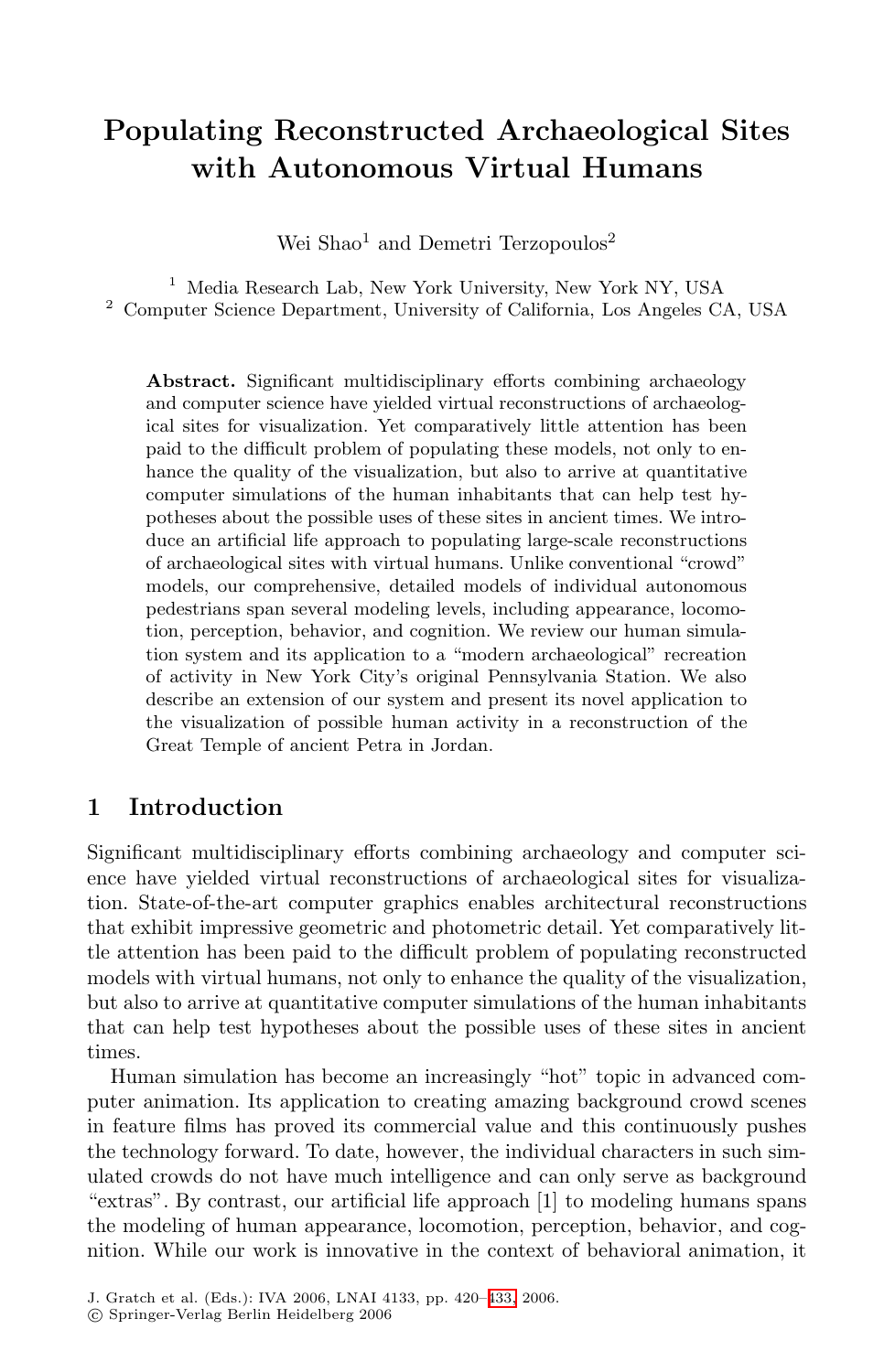is very different from conventional crowd animation, where one character algorithmically follows another in a manner that is relatively easy to program with a few simple behavioral rules. We are uninterested in crowds per se. Rather, the goal of our work has been to contribute a comprehensive, self-animated model of individual human beings that incorporates nontrivial human-like abilities. In particular, we have paid serious attention to deliberative human activities over and above the underlying reactive behavior level.

In particular, we have been developing a decentralized, comprehensive model of pedestrians as autonomous individuals capable of a broad variety of activities in large-scale synthetic urban spaces. The pedestrian simulation system that we have implemented enables us to create lengthy animations of numerous pedestrians in large urban environments without manual intervention. We review our pedestrian simulation system in the context of a "modern archaeological" recreation of activity in New York City's original Pennsylvania Station, which was tragically demolished in 1963. The contribution of this paper, however, is to develop our pedestrian simulator further through the introduction of new behavioral routines, and to report on its novel application to the visualization of possible human activity in a reconstruction of the Great Temple in the ancient Nabataean city of Petra.

The remainder of the paper is organized as follows: We briefly discuss related work in Section 2. Section 3 reviews our simulation system, which comprises an environment model and an autonomous pedestrian model. Section 4 describes a novel application of our simulator in the domain of archaeology. Finally, Section 5 presents our conclusions.

## **2 Related Work**

State-of-the-art computer graphics modeling and rendering techniques enable artists, architects, and archaeologists to create or recreate static ancient scenes with high fidelity. There are many practitioners in this field, now called "Virtual Heritage," which was pioneered in the early 1990s (e.g., [2,3,4]). As these reconstructed virtual sites become increasingly realistic, the lack of mobile human occupants becomes increasingly conspicuous and detracts from the overall realism. Only recently have researchers begun to populate various reconstructed models, especially ancient archaeological sites, with reactive human agents  $[5,6]$ <sup>1</sup>. Although these characters do not have much intelligence and hardly locomote within their virtual environment, they offer new opportunities for scientific research. Recently, researchers have started to apply computer simulation

 $^{\rm 1}$  Note, however, that there are several reasons why virtual humans have not commonly populated virtual models in archaeology, and they do not necessarily have to do with technical issues; for example, archaeologists are generally reluctant to show what they do not have sufficient evidence for, such as humans in action or their clothing (which does not generally survive), and archaeologists generally know very little about spatial behavior, and often not enough about spatial reconstruction (D. Sanders, personal communication).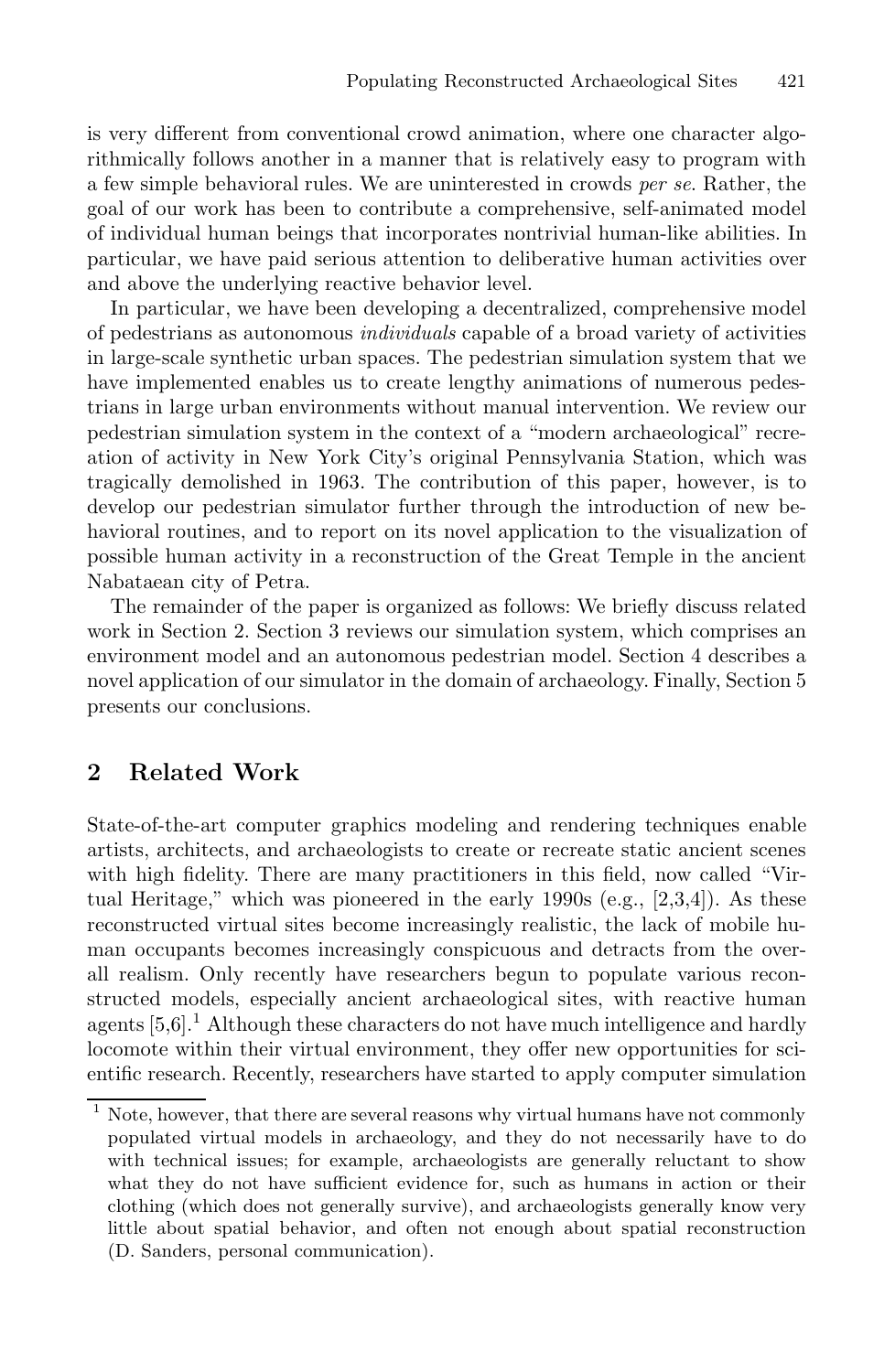

**Fig. 1.** Original Pennsylvania Station in New York City



**Fig. 2.** Large-scale simulation of human activity in the reconstructed Penn Station

to visualize, test, and refine hypotheses about the usage of architectural structures in ancient times, such as the Colosseum in Rome [7].

Emulating human characters is a highly challenging problem in computer graphics [8]. Prompted by the seminal work of Reynolds [9], behavioral animation has been further developed to simulate artificial animals [10,11,12] and it has given impetus to an entire industry of applications for distributed (multiagent) behavioral systems that are capable of synthesizing flocking, schooling, herding, and other behaviors for lower animals, or in the case of human characters, crowd behavior. Numerous crowd interaction models have been developed [13,14,15,16] and work in this area continues.

Rather than "crowd simulation", our work focuses on the modeling of intelligent virtual individuals that have non-trivial humanlike abilities suitable for urban environments. Our approach is inspired most heavily by the work of Tu and Terzopoulos  $[10]$  on artificial animals and by Funge *et al.* [17] on cognitive modeling for intelligent characters that can reason and plan their actions. Recently, we have further developed this comprehensive, artificial life approach and have adopted it for the first time to the case of virtual humans occupying large-scale urban environments [18].

## **3 Autonomous Pedestrian Simulation System**

We have developed a realistic simulator of autonomous pedestrians in reconstructed environments. Our initial application of this model was to populate a "modern archaeological" reconstruction of the original Pennsylvania Train Station in New York City (Fig. 1) with hundreds of virtual pedestrians, demonstrating realistic human activity (Fig. 2). This section reviews our simulation system, whose details are presented in [18].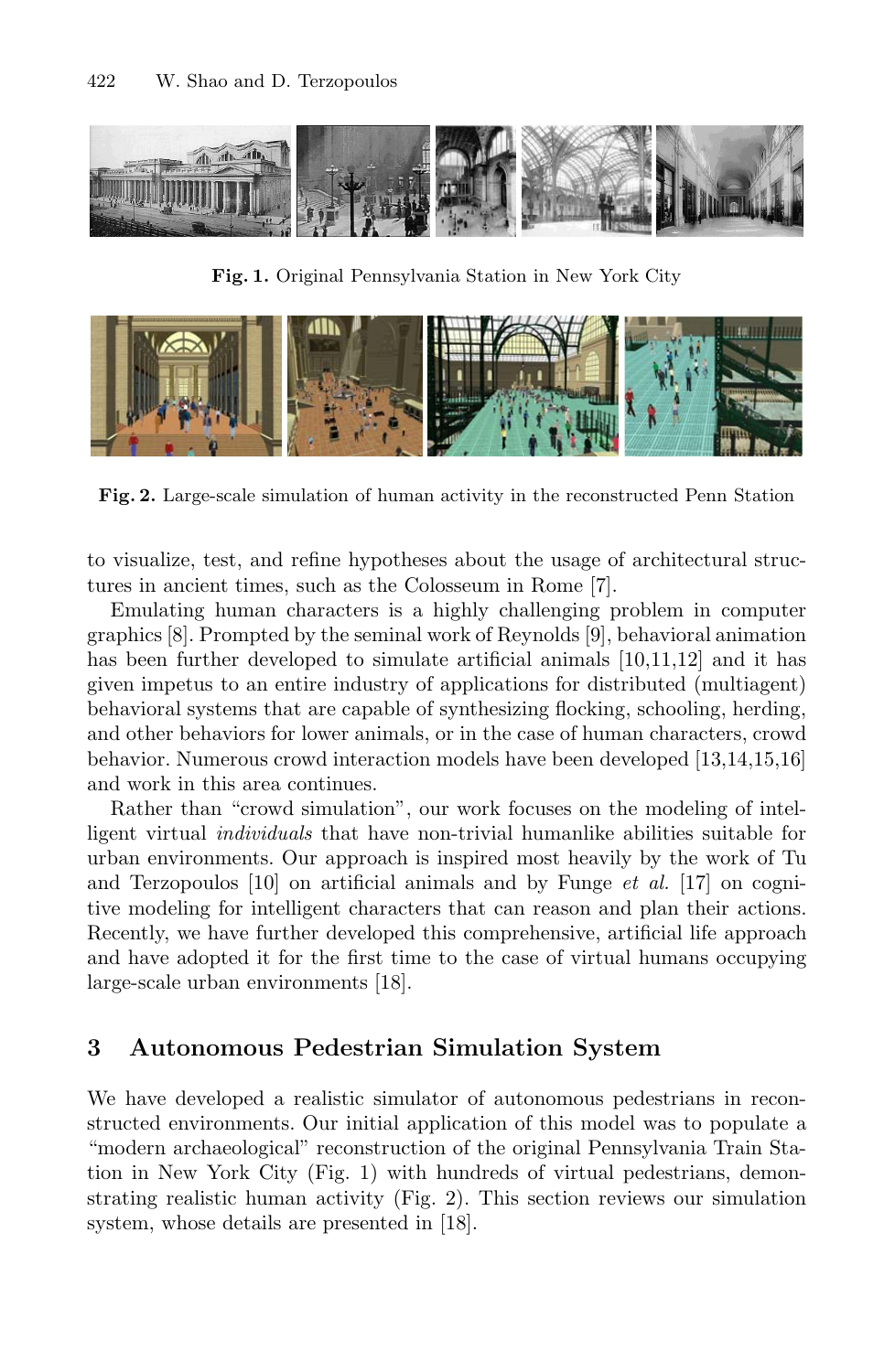

**Fig. 3.** Hierarchical environment model

#### **3.1 Virtual Environment Model**

As detailed in [19], we represent the virtual environment by a hierarchical collection of maps. Fig. 3 illustrates the environment model, which comprises (i) a topological map that represents the topological structure between different parts of the virtual world. Linked within this map are (ii) perception maps, which provide relevant information to perceptual queries, and (iii) path maps, which enable online path-planning for navigation. Finally, on the lowest level, are (iv) specialized objects that support quick and powerful perceptual queries.

In the topological map, nodes correspond to environmental regions and edges represent accessibility between regions. A walkable surface within a region is mapped onto a horizontal plane to enhance the simplicity and efficiency of environmental queries.

The perception maps are two types of grid maps that represent stationary environmental objects and mobile objects (usually virtual pedestrians), respectively. On the first type of perception map, a pedestrian emits rasterized "eye rays" to detect nearby static obstacles. On the second type, a sensing fan containing a constant number of neighbor cells are examined by the character to identify nearby pedestrians. Both perceptual algorithms are localized and are independent of the size of the world or the number of contained objects or pedestrians.

The path maps of each region consist of a quadtree map and a grid map. Quadtree maps support the execution of several variants of the  $A^*$  graph search algorithm, which are employed to compute quasi-optimal paths to desired goals. The efficient quadtree search algorithm enables pedestrians to do global, longrange path planning in an online fashion. On the other hand, grid maps are employed when detailed, short-range paths are needed. A typical example of their use is when a pedestrian is behind a chair or bench and must navigate around it in order to sit down.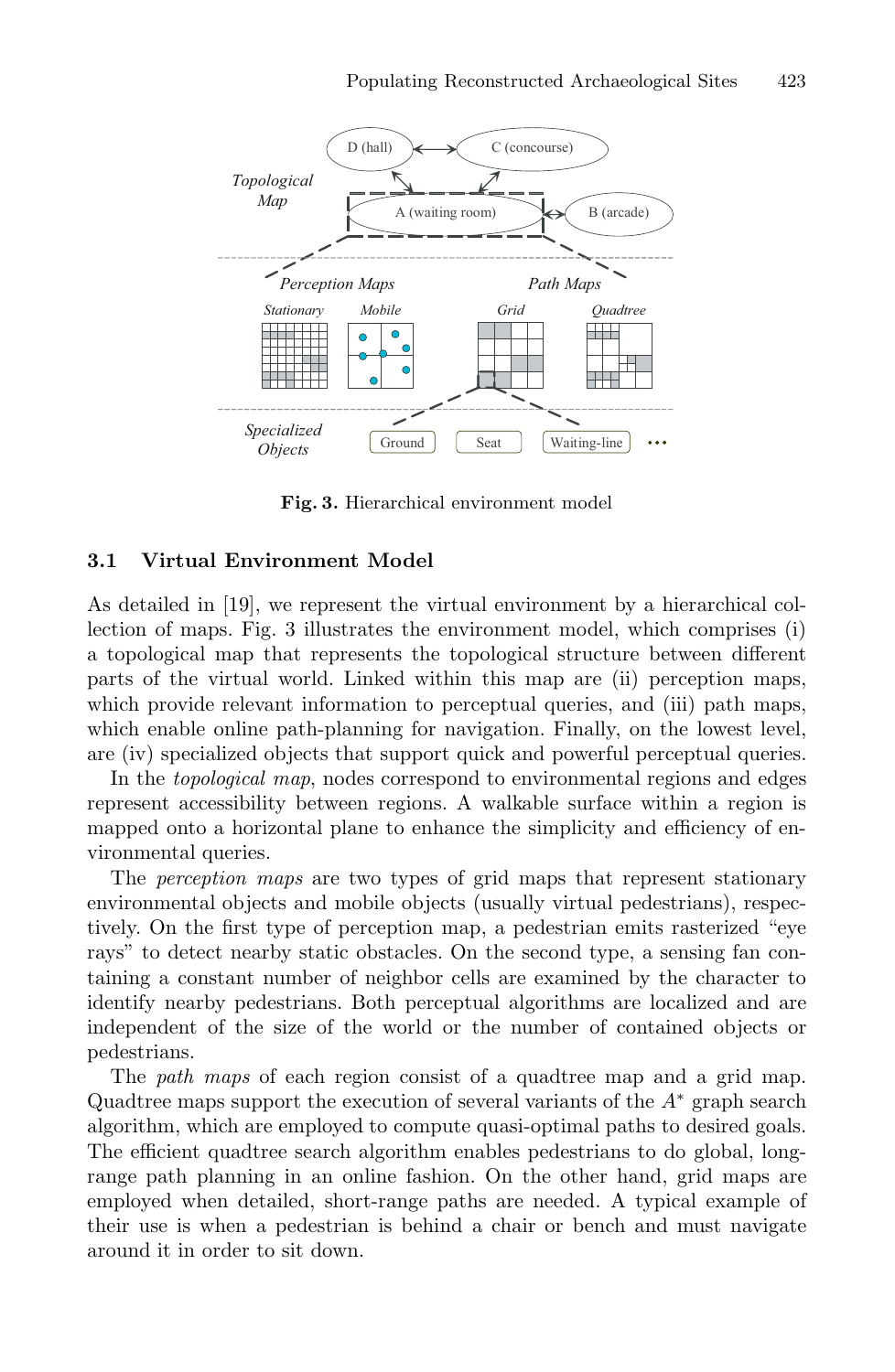The *specialized objects* at the lowest level of the environment hierarchy are able to provide answers to queries that cannot be handled directly by perception maps. For instance, a bench object keeps track of how many people are seated and where they sit. By querying nearby bench objects, weary virtual pedestrians are able to determine the available seat positions and decide where to sit without further reference to the perception maps. Other types of specialized objects include queues where pedestrians wait in line, purchase points where pedestrians can make a purchase, portals through which pedestrians can enter and exit, etc. These specialized objects make it easy for pedestrians to acquire higher level perceptual information from the virtual world.

## **3.2 Autonomous Pedestrian Model**

Analogous to real humans, our synthetic pedestrians are fully autonomous. They perceive the virtual environment around them, analyze environmental situations, behave naturally, and plan their actions over global spatiotemporal scales. To this end, our autonomous human model incorporates appearance, motor, perception, behavior, and cognition sub-models, each of which we will review next.

**Appearance and Locomotion.** As an implementation of the appearance and motor levels of the character, we employ a human animation package called DI-Guy, which is commercially available from Boston Dynamics Inc. DI-Guy provides a variety of textured geometric human models together with a set of basic motor skills, such as strolling, walking, jogging, sitting, etc. Emulating the natural appearance and movement of human beings is a highly challenging problem and, not surprisingly, DI-Guy suffers from several limitations, mostly in their kinematic control of human motions. To ameliorate the visual defects, we have customized the motions of DI-Guy characters and have implemented a motor control interface to hide the details of the underlying kinematic layer of DI-Guy from our higher-level behavior modules, enabling the latter to be developed more or less independently.

**Perception.** In a highly dynamic virtual world, an autonomous intelligent character must have a keenly perceptive regard for the external world in order to interact with it effectively. The hierarchical world model is used extensively by pedestrians to perceive their environment, providing not only the raw sensed data (such as those obtained from perception maps), but also higher-level interpretations of perceived situations (such as those obtained from specialized objects) that are at least as important and useful to a pedestrian.

**Behavior.** The purpose of realistic behavioral modeling is to link perception to appropriate actions. We adopt a bottom-up strategy similar to [10], which uses primitive reactive behaviors as building blocks that in turn support more complex motivational behaviors, all controlled by an action selection mechanism.

At the lowest level, we developed six key reactive behavior routines that cover almost all of the obstacle avoidance situations that a pedestrian can encounter.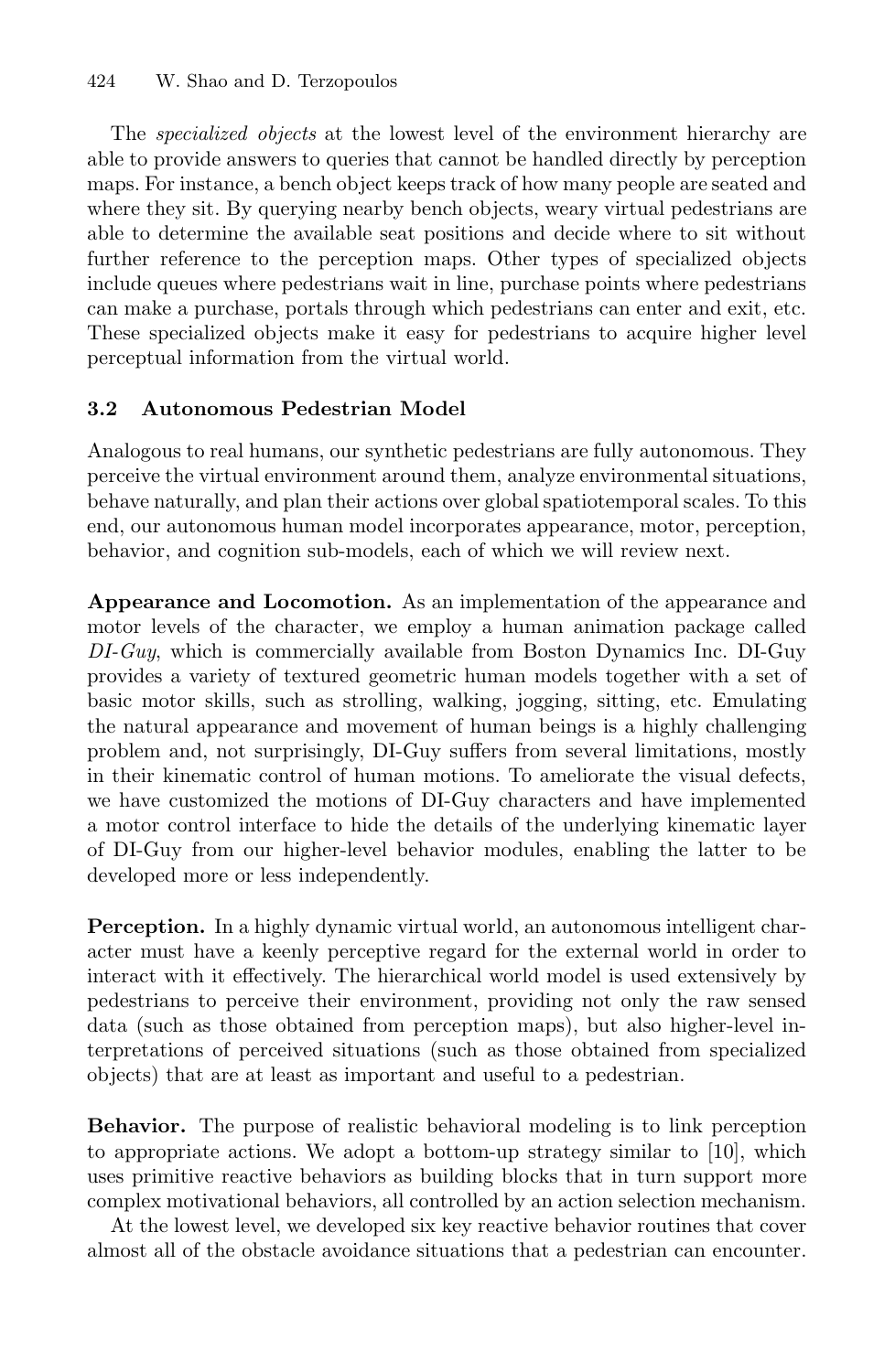The first two are for static obstacle avoidance, the next three are for avoiding mobile objects (mostly other pedestrians), and the last one is for avoiding both. Given that a pedestrian possesses a set of motor skills, such as standing still, moving forward, turning in several directions, speeding up and slowing down, etc., these routines are responsible for initiating, terminating, and sequencing the motor skills on a short time scale guided by sensory stimuli and internal percepts. The routines are activated in an optimized sequential manner, giving each the opportunity to alter the currently active motor control command (speed, turning angle, etc.).

While the reactive behaviors enable pedestrians to move around freely, almost always avoiding collisions, navigational behaviors enable them to go where they desire. We developed several such routines—*passageway selection*, *passageway* navigation, perception guided navigation, arrival-at-a-target navigation, etc.—to address issues, such as the speed and scale of online path planning, the realism of actual paths taken, and pedestrian flow control through and around bottlenecks. Furthermore, to make our pedestrians more interesting, we have augmented their behavior repertoires with a set of non-navigational, motivational routines such as select an unoccupied seat and sit, approach a performance and watch, queue at ticketing areas and purchase a ticket, etc.

An action selection mechanism triggers appropriate behaviors in response to perceived combinations of external situations and internal affective needs represented by the mental state. For example, in a pedestrian whose thirst exceeds a predetermined threshold, behaviors will be triggered, usually through online planning, to locate a vending machine, approach it, queue if necessary, and finally purchase a drink. In case more than one need awaits fulfillment, the most important need ranked by the action selection mechanism receives the highest priority. Once a need is fulfilled, the value of the associated mental state variable decreases asymptotically back to its nominal value. We instantiate different classes of pedestrians suitable for a train station environment, each class having a specialized action selection mechanism, including commuters, tourists, law enforcement officers, and street performers.

**Cognition.** At the highest level of autonomous control, a cognitive model [17] yields a deliberative autonomous human agent capable of applying knowledge to conceive and execute intermediate and long-term plans. A stack memory model enables a pedestrian to "memorize", "update", and "forget" chains of goals. The stack couples the deliberative intelligence with the reactive behaviors, enabling a pedestrian to achieve its goals. For example, a commuter can enter the station, with the long-term goal of catching a particular train at a specific time. The cognitive model divides this complex goal into simpler intermediate goals, which may involve navigating to the ticket purchase areas to buy a ticket (which may involve waiting in line), navigating to the concourse area, possibly purchasing a drink if thirsty, sitting down to take a rest if tired, watching a street performance if interested, meeting a friend, and/or navigating to the correct stairs and descending to the proper train platform when the time comes.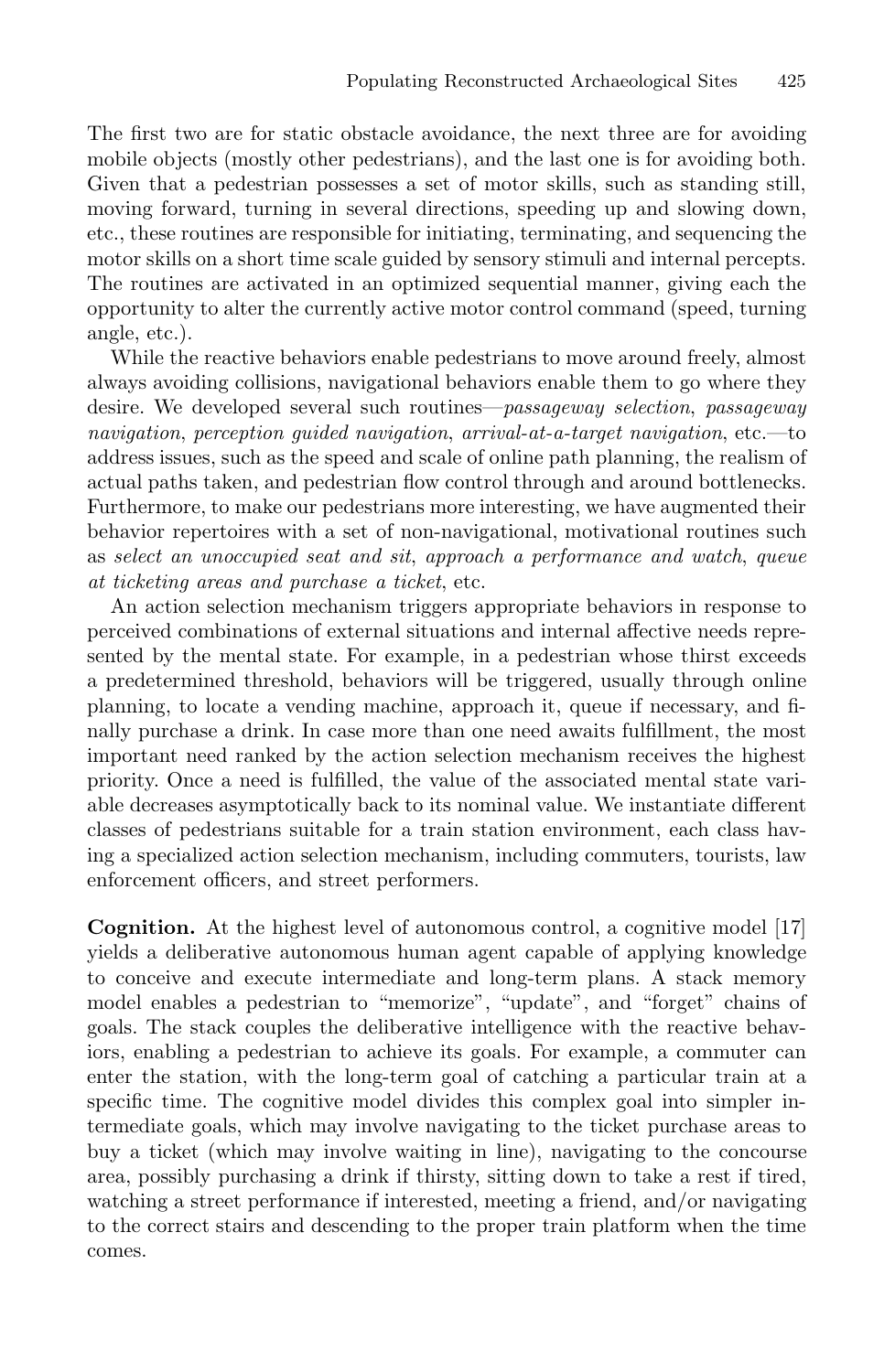

**Fig. 4.** Original Petra site (a) and reconstructed 3D model of Petra Great Temple (b)

## **4 Application to Archaeology**

As we have discussed, archaeology is a domain that can benefit from the application of autonomous virtual pedestrians, particularly for the purposes of visualizing human activity in computer reconstructions of archaeological sites and, potentially, for the testing and refinement of archaeological theories of site usage in ancient times.

Petra (from the Greek word for "rock") lies in a great rift valley east of Wadi Araba in Jordan about 80 kilometers south of the Dead Sea. As the principal city of ancient Nabataea in its heyday, Petra has a history that can be traced back over 3,000 years. The Great Temple of Petra is a major archaeological and architectural component of central Petra. It is now recognized by archaeologists to have been one of the main buildings of ancient Petra and it is thought to have been dedicated to the most important cult deity of the city. Unfortunately, earthquakes in ancient times demolished the temple and buried it under debris.

#### **4.1 Petra Great Temple**

The temple site has been explored since the 1890s. A major excavation recently carried out by an archaeological team from Brown University has unearthed many amazing structures and sculptures [20]. With the new findings, archaeologists, computer scientists, and artists have been collaborating to reconstruct the original appearance of the temple in a virtual 3D model [21]. Fig. 4(a) shows a photo of the temple site under excavation and Fig. 4(b) shows a rendered image of the reconstructed 3D model.

As the Temple has sustained severe damage and most of its parts have not yet been found. Many aspects of the Temple, from the layout of the missing structures to details of the sculptures to the purpose and use of the Temple and the theater inside, remain unclear. Archaeologists engage in scholarly speculation while studying the site.

Assimilating the reconstructed temple model within our autonomous pedestrian simulation system, we are able to visualize possible interactions between the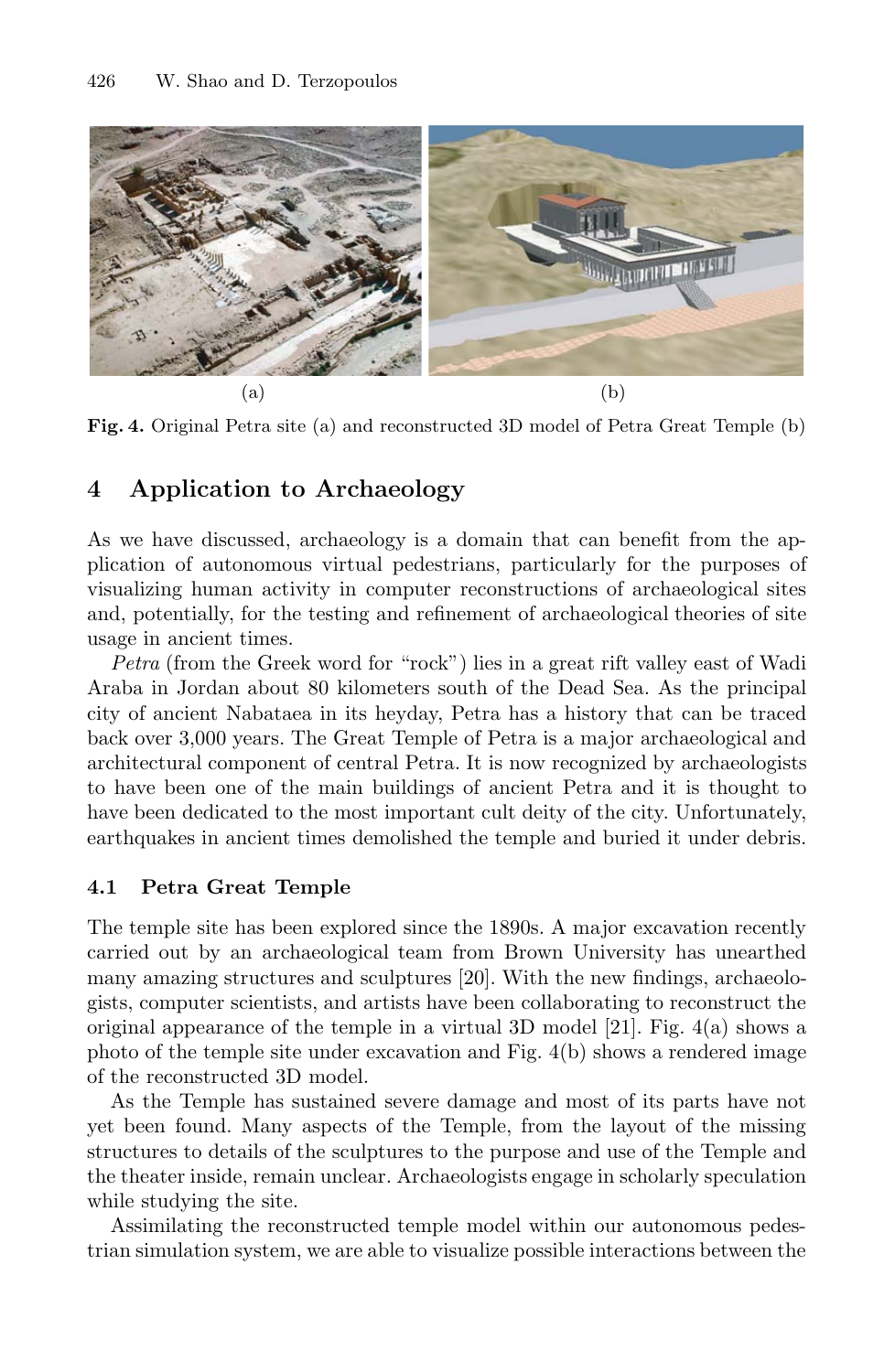

**Fig. 5.** Layout of the Petra Great Temple precinct

temple and its human occupants, thus potentially providing a simulation/visualization tool to archaeologists for use in their speculations about various functional aspects of the Temple.

## **4.2 Temple Precinct Environmental Model**

Fig. 5 shows the configuration of the various parts of the Temple Precinct. Located on the southern citadel hill of Petra, the Temple Precinct covers about 7560 square meters. We divide the entire space into 20 regions, including the Propylaeum (monumental entryway), the Lower Temenos (lower square with two colonnades on the east and west sides), the Upper Temenos (upper square), the Great Temple itself (measuring  $28m \times 42m$ ), the theater inside the temple, and the stairs connecting different regions, including those beneath the theater that lead to its auditorium. Objects such as columns and walls are automatically loaded during map initialization. This large model consists of over 410,000 triangles and consumes about 22 MB of memory for its geometry and textures. To prepare the model for use by our autonomous pedestrians, our environmental data structures consume an additional 65 MB of memory.

An issue of interest from the archaeological perspective is to determine how many people can sit in the theater and how efficiently they can enter and exit it. To this end, we developed a new specialized environment object to model the theater inside the temple. According to several user-specified parameters loaded upon initialization, the theater object defines the locations of the stage and the auditorium, including the arrangement of the seats. During simulation, the environment object keeps track of the size of the audience and where each member of the audience is sitting.

In our simulations, we set the theater parameters such that isle space is reserved for people to reach their seats, even when the auditorium is almost full.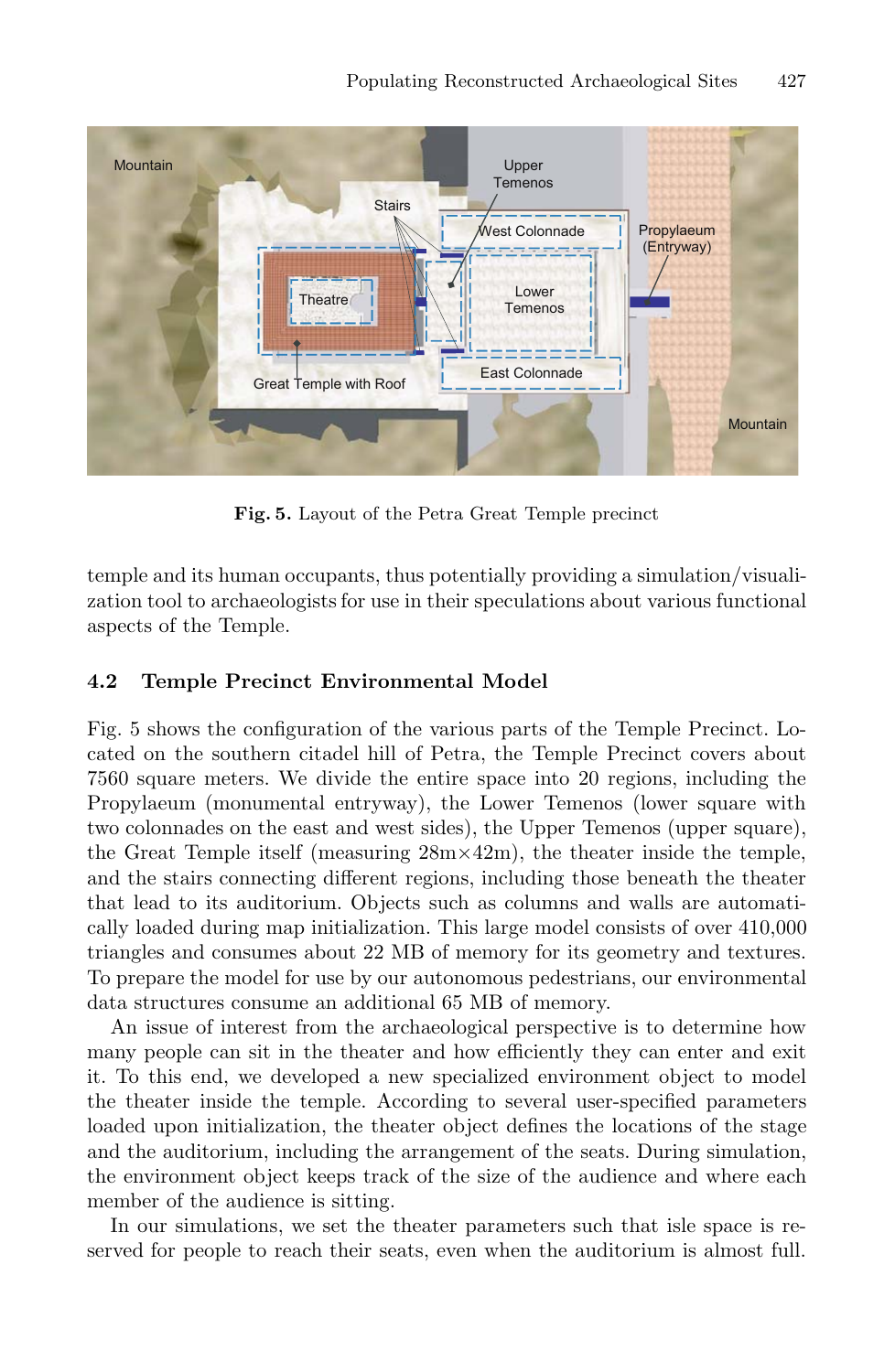

(a)



(b)

Fig. 6. (a) Layout of the theater. Seats are color-coded from red (best seats) to green (worst seats). The spacing between neighboring seats is defined as 0.6m laterally and 1.0m in the anterior-posterior direction. The setting shown includes 201 seats. (b) Theater filled with 201 seated spectators.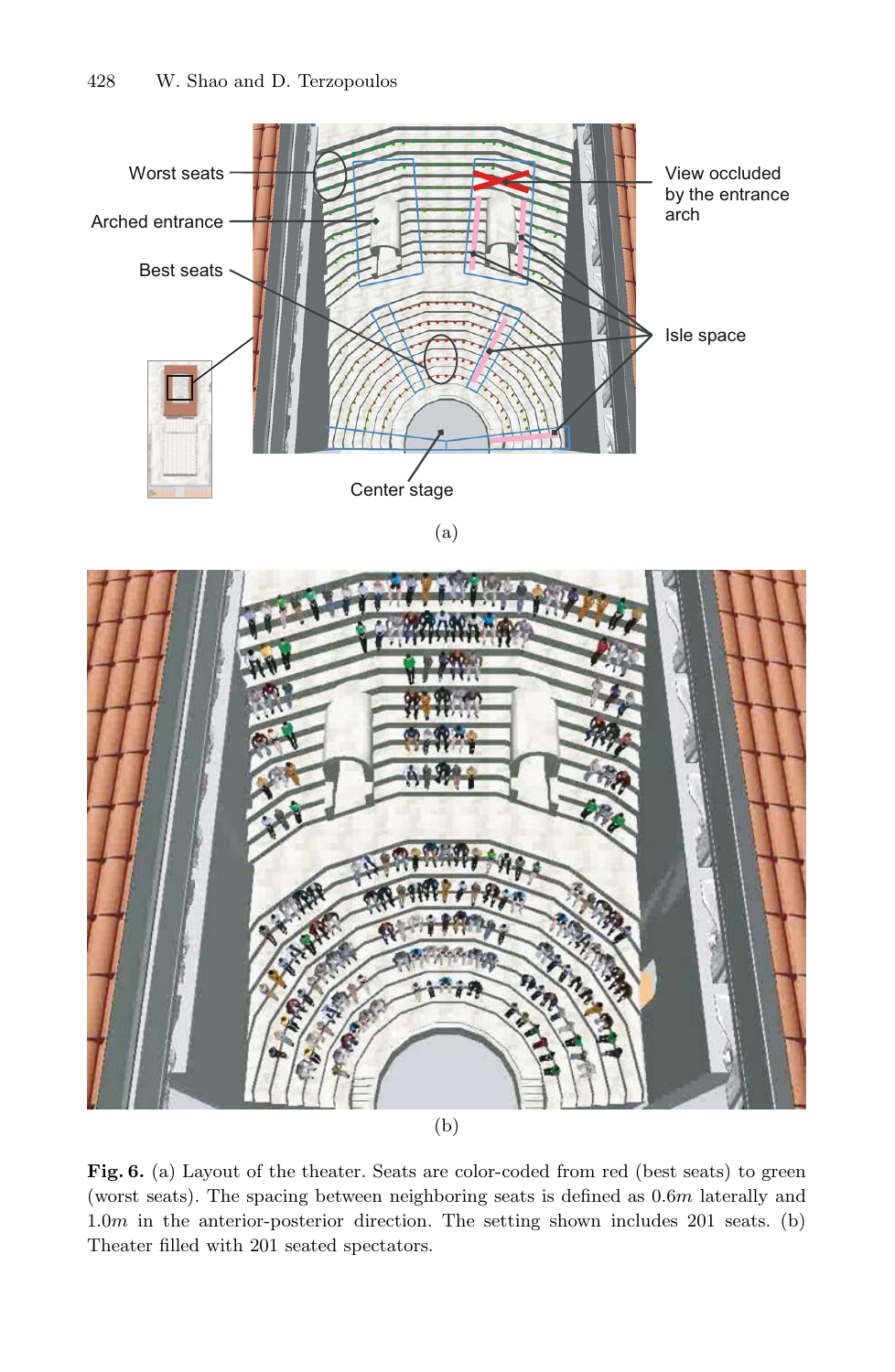

**Fig. 7.** Autonomous pedestrians fill the Petra Great Temple theater. (a) Hundreds of pedestrians enter the Temple Complex through the Propylaeum. (b) On the lower Temenos, the stream of pedestrians bifurcates towards the east and west stairways. (c) Through two arched gates, each pedestrian enters the auditorium, selects a seating area, makes their way to their selected seat and sits down. (d) Spectators seated and attending to a speaker on stage.

Regions from which the stage area is largely occluded are excluded as possible seating areas. Fig. 6(a) illustrates the theater layout in our simulation tests.

#### **4.3 New Behavior Routines**

To function properly within the theater environment, our autonomous pedestrians required several new navigational and motivational behavior routines designed particularly for an auditorium-like environment; in particular,

- 1. a seat selection behavior to pick a seat in the auditorium,
- 2. a navigation behavior to reach the selected seat to sit down, and
- 3. an exit behavior to leave the auditorium.

The first routine belongs to a category of selection behaviors suitable for pedestrians. These behaviors address the resolution of inter-personal conflicts among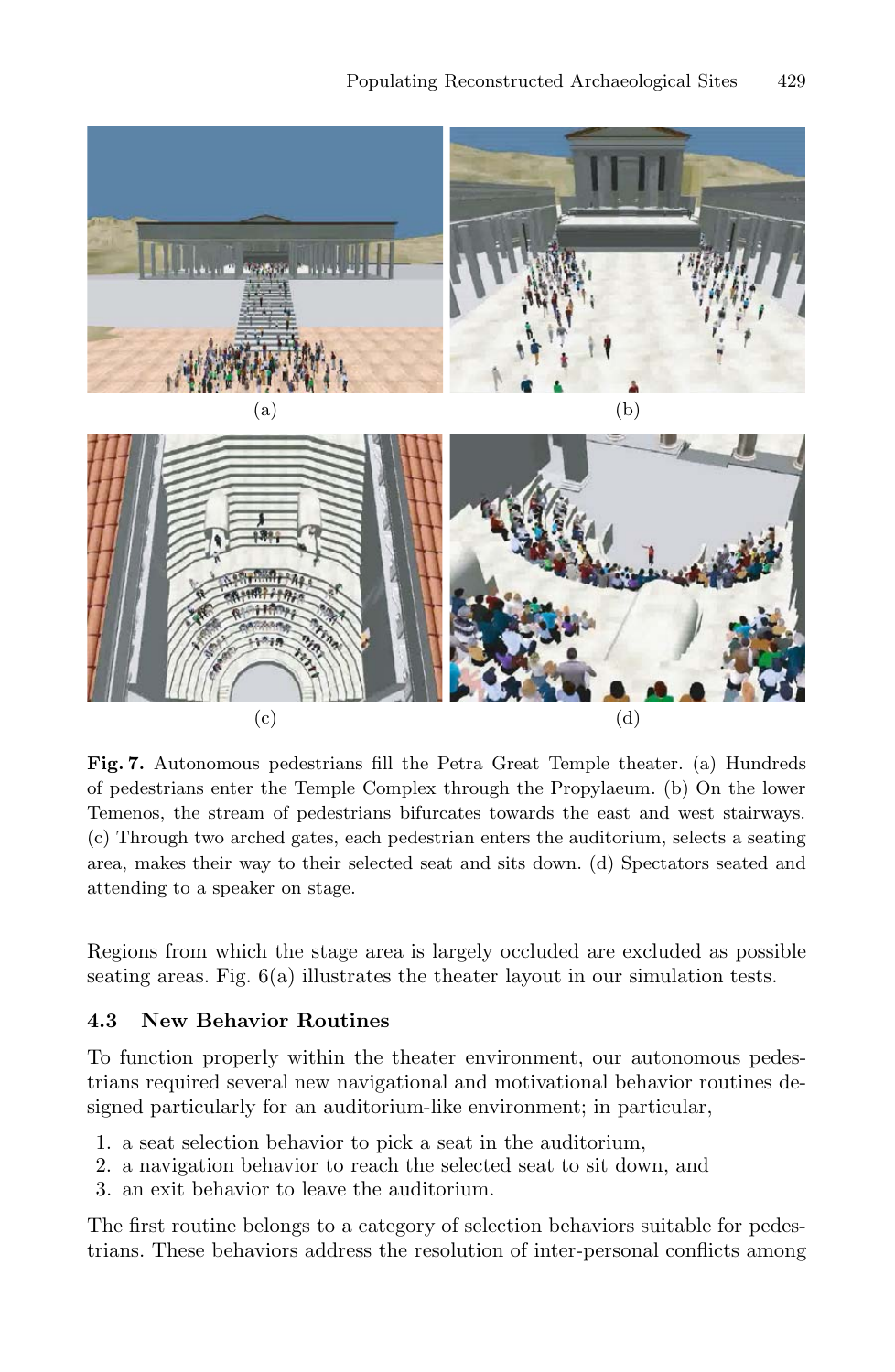pedestrians for available resources. A pedestrian employs these behaviors to make a selection in order to mitigate the conflict while maximizing its own benefit. More specifically, the pedestrian will autonomously pick a seat based on availability, proximity, and stage-view quality. Fig. 6(a) shows seats color-coded according to their stage-view qualities. In the second routine, a pedestrian will regard other seated pedestrians as static obstacles and will appropriately apply detailed path planning and static obstacle avoidance routines to reach the selected seat. Finally, in the third routine, a pedestrian will simply follow pedestrians ahead in order to exit the auditorium.

#### **4.4 Simulation Example**

An animation example that is typical of our simulation tests within the Petra Great Temple environment unfolds as follows: In the beginning, the simulation instantiates hundreds of pedestrians that enter the Temple Complex through the Propylaeum—its grand entryway. On the Lower Temenos, the stream of pedestrians bifurcates to approach the two stairways at the east and west sides. Proceeding to the Upper Temenos, the pedestrians enter the Great Temple via the three small staircases. Once inside the Temple, pedestrians approach the theater entrance stairs located on the east and west sides beneath the theater. Through two arched gates, each pedestrian autonomously enters the auditorium, selects a seating area and navigates to it, selects an empty seat, makes their way to it, and sits down. After all the spectators are seated, a "tour guide" comes to the center stage to enact the delivery of a short lecture about the Great Temple. At its conclusion, the spectators rise and start to evacuate the theater through the two narrow arched gates, which are hardly wide enough to accommodate two pedestrians side by side. Exiting the same way they entered, the pedestrians leave the Temple through the Propylaeum. Sample frames from the animation are shown in Fig. 7.

## **4.5 Experimental Results**

Our simulation experiments reveal that, given the structure of the theater, the fact that each row seems too narrow for the feet of someone seated in a row immediately above to fit comfortably behind the derriere of a person seated in the row below, and with an inter-personal distance (i.e., the distance between the centers of two spectators seated side by side) set to 0.6m laterally and 1.0m in the anterior-posterior direction, the theater can comfortably accommodate 201 spectators in the alternating-row seating arrangement shown in Fig. 6(b).

Given the alternating-row seating arrangement, it requires approximately 7–8 minutes for the audience of 201 to enter and fill the theater and approximately 5 minutes to exit and evacuate the theater. Note that the two arched stairways leading from underneath the theater to its auditorium are the only portals for people to enter and exit; thus, as expected, they become bottlenecks to pedestrian traffic.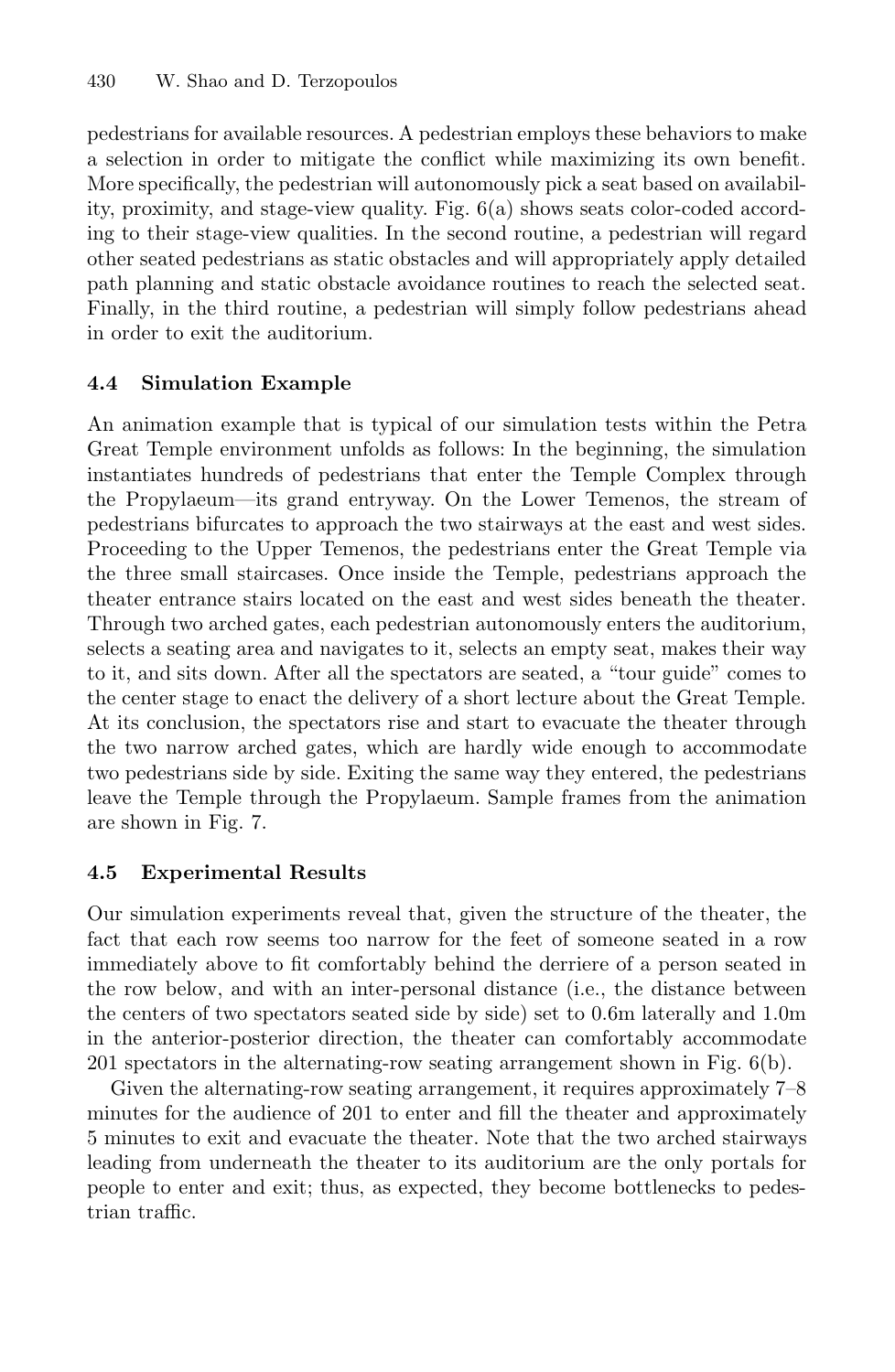## **5 Conclusion**

We described a simulation system that incorporates a comprehensive decentralized, autonomous pedestrian model and a hierarchical environmental model. This simulator enables us to deploy a multitude of self-animated virtual pedestrians within large urban environments. We reviewed a virtual reconstruction of the original Pennsylvania Train Station in New York City, and reported on a large ancient outdoor environment, the archaeologically-reconstructed Petra Great Temple in Jordan. In the latter application, which was the novel contribution of this paper, we augmented our autonomous pedestrian model with new behavioral routines specialized for the theater environment within the Temple.

Our simulations suggest that the theater capacity is approximately 200 spectators, who can enter and be seated in approximately 7–8 minutes and exit in approximately 5 minutes. Interestingly, the archaeologist authorities on Petra with whom we have consulted in this project had estimated the theater capacity to be up to three times as many spectators. Our simulations have compelled them to reconsider their estimates. We are also considering seating arrangements alternative to the one shown in Fig. 6, which may require additional behavioral routines to implement more intricate social protocols.

Our simulation system has the ability to produce prodigious quantities of elaborate animation of pedestrians carrying out various individual and group activities suitable to their environment. Applying clever rendering techniques, such as those used in [22], we should be able to improve rendering performance eventually to achieve real-time animation rates. The pedestrian model promises to be of value in the visualization of and speculation about urban social life in the Great Temple precinct of ancient Petra. With this in mind, it will be necessary for us to further augment the behavioral repertoires of the autonomous pedestrians. We also intend to develop a satisfactory set of subconscious, reactive and deliberative head and eye motion behaviors for our virtual pedestrian model in order to make their upper bodies look less rigid during navigation. We will also augment the ability of pedestrians to interact with one another in small groups. This will require better modeling of personal space, territoriality, and familial behaviors.

## **Acknowledgements**

The research reported herein was supported in part by grants from the Defense Advanced Research Projects Agency (DARPA) of the Department of Defense and from the National Science Foundation (NSF) under Grant No. 0205477. The research has benefitted from collaboration with Brown University, in particular with Dr. Eileen Vote who created the reconstructed model of the Petra Great Temple (Daniel Feliz provided a recent version of the model) and with Professor David Cooper. We appreciate the extensive discussions about the Petra Great Temple and the occupancy of its theater with Dr. Paul C. Zimmerman and Professor Martha Joukowsky. Our thanks also go to Dr. Donald Sanders of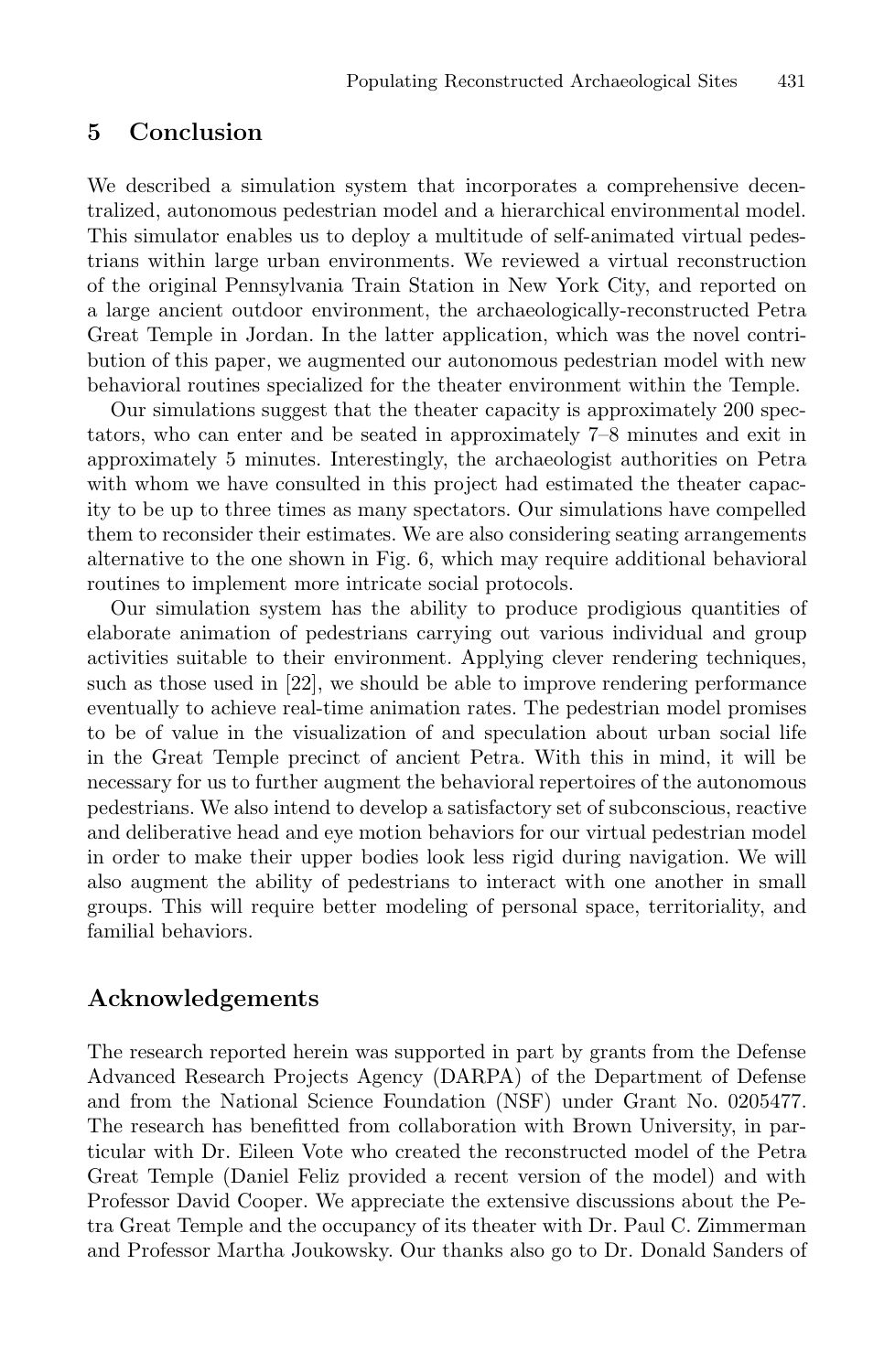the Institute for the Visualization of History for his advice and feedback on the application of our pedestrian simulator to archaeology and for his comments on a draft. The majority of the research reported herein was done while the authors were at the Media Research Lab of the Courant Institute of Mathematical Sciences at New York University.

# **References**

- 1. Terzopoulos, D.: Artificial life for computer graphics. Communications of the ACM **42**(8) (1999) 32–42
- 2. Learning Sites: (2006) www.learningsites.com.
- 3. Digital Archaeology: (2006) www.digital-archaeology.com.
- 4. The Institute for the Visualization of History: (2006) www.vizin.com.
- 5. Ciechomski, P., Ulicny, B., Cetre, R., Thalmann, D.: A case study of a virtual audience in a reconstruction of an ancient Roman odeon in Aphrodisias. In: Proc. 5th International Symposium on Virtual Reality (VAST 2004), Archaeology and Intelligent Cultural Heritage, Eurographics Association (2004) 9–17
- 6. Papagiannakis, G., Foni, A., Magnenat-Thalmann, N.: Real-time recreated ceremonies in VR restituted cultural heritage sites. In: Proc. CIPA 2003 XIXth International Symposium. (2003)
- 7. Gutierrez, D., Seron, F., Frischer, B., Abernathy, D.: The Flavian Amphitheater (Colosseum) in Rome: An excellent people-mover? In: Proc. Computer Applications and Quantitative Methods in Archaeology Conference. (2005)
- 8. Badler, N., Phillips, C., Webber, B.: Simulating Humans: Computer Graphics, Animation, and Control. Oxford University Press (1993)
- 9. Reynolds, C.W.: Flocks, herds, and schools: A distributed behavioral model. Computer Graphics **21**(4) (1987) 25–34 (Proc. ACM SIGGRAPH 87 Conf.).
- 10. Terzopoulos, D., Tu, X., Grzeszczuk, R.: Artificial fishes: Autonomous locomotion, perception, behavior, and learning in a simulated physical world. Artificial Life **1**(4) (1994) 327–351
- 11. Tomlinson, B., Downie, M., Berlin, M., Gray, J., Lyons, D., Cochran, J., Blumberg, B.: Leashing the alphawolves: Mixing user direction with autonomous emotion in a pack of semi-autonomous virtual characters. In: Proc. ACM SIGGRAPH / Eurographics Symposium on Computer Animation (SCA'02), ACM Press (2002) 7–14
- 12. Loyall, A.B., Reilly, W.S.N., Bates, J., Weyhrauch, P.: System for authoring highly interactive, personality-rich interactive characters. In: Proc. ACM SIG-GRAPH / Eurographics Symposium on Computer Animation (SCA'04), ACM Press (2004) 59–68
- 13. Loscos, C., Marchal, D., Meyer, A.: Intuitive crowd behaviour in dense urban environments using local laws. In: Theory and Practice of Computer Graphics, IEEE Computer Society (2003) 122–129
- 14. Sung, M., Gleicher, M., Chenney, S.: Scalable behaviors for crowd simulation. Comput. Graph. Forum **23**(3) (2004) 519–528
- 15. Ulicny, B., de Heras Ciechomski, P., Thalmann, D.: Crowdbrush: Interactive authoring of real-time crowd scenes. In: Proc. ACM SIGGRAPH / Eurographics Symposium on Computer Animation (SCA'04), ACM Press (2004) 243–252
- 16. Lamarche, F., Donikian, S.: Crowd of virtual humans: A new approach for real time navigation in complex and structured environments. Comput. Graph. Forum **23**(3) (2004) 509–518